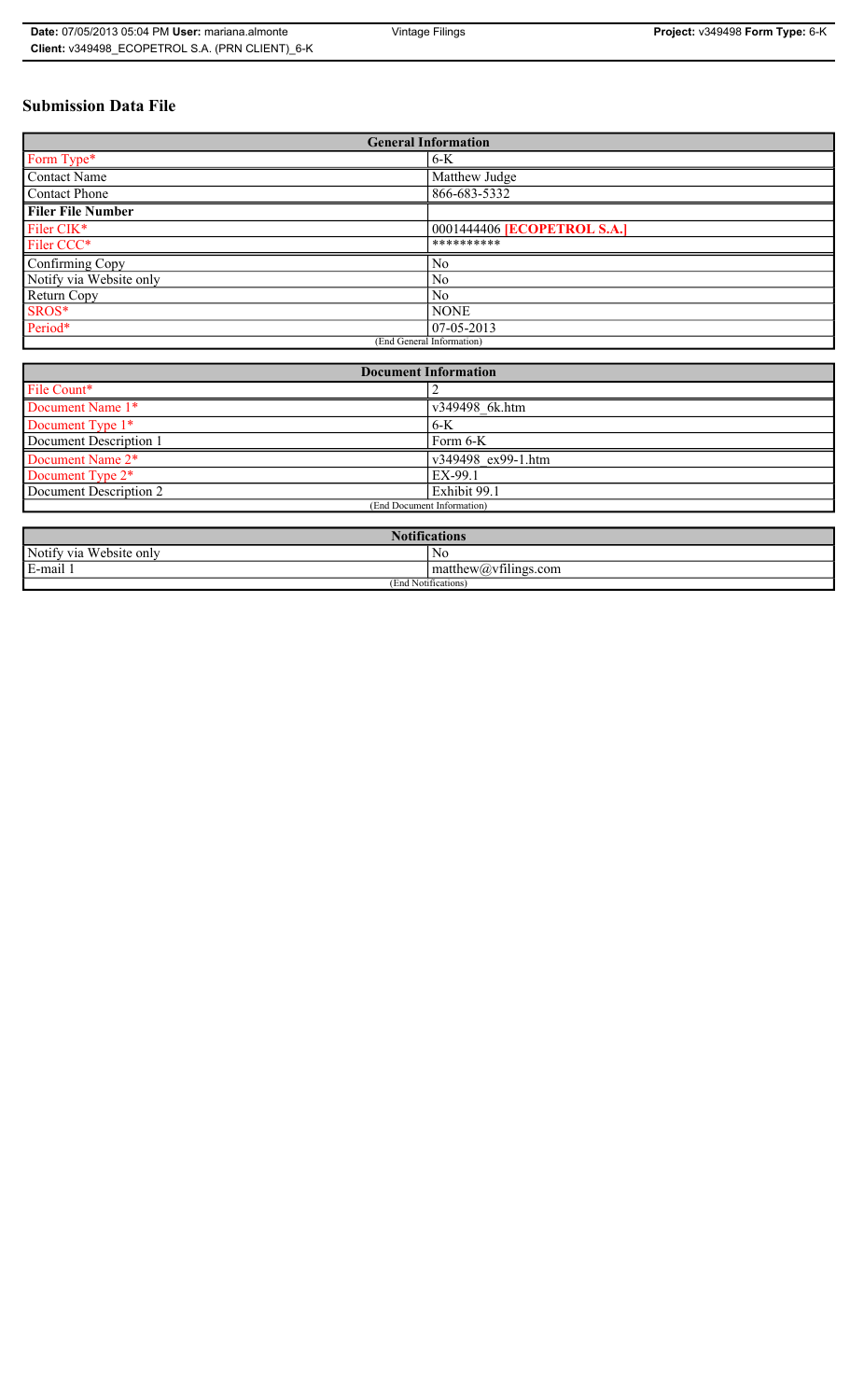### **SECURITIES AND EXCHANGE COMMISSION Washington, D.C. 20549**

#### **FORM 6-K REPORT OF FOREIGN PRIVATE ISSUER PURSUANT TO RULE 13a-16 OR 15d-16 OF THE SECURITIES EXCHANGE ACT OF 1934**

July, 2013

Commission File Number: 333-153452

**ECOPETROL S.A.** *(Exact name of registrant as specified in its Charter)*

Carrera 7 No. 37 – 69 BOGOTA – COLOMBIA *(Address of registrant's principal executive offices)*

Indicate by check mark whether the registrant files or will file annual reports under cover Form 20-F or Form 40-F.

Form 20-F  $\boxtimes$  Form 40-F  $\Box$ 

Indicate by check mark if the registrant is submitting the Form 6-K in paper as permitted by Regulation S-T Rule 101(b)(1):

 $Yes$   $\Box$  No  $X$ 

Indicate by check mark if the registrant is submitting the Form 6-K in paper as permitted by Regulation S-T Rule 101(b)(7):

 $Yes$   $\Box$  No  $X$ 

Indicate by check mark whether by furnishing the information contained in this Form, the registrant is also thereby furnishing the information to the Commission pursuant to Rule 12g3-2(b) under the Securities Exchange Act of 1934.

 $Yes$   $\Box$  No  $X$ 

If "Yes" is marked, indicate below the file number assigned to the registrant in connection with Rule 12g3-2(b): 82- N/A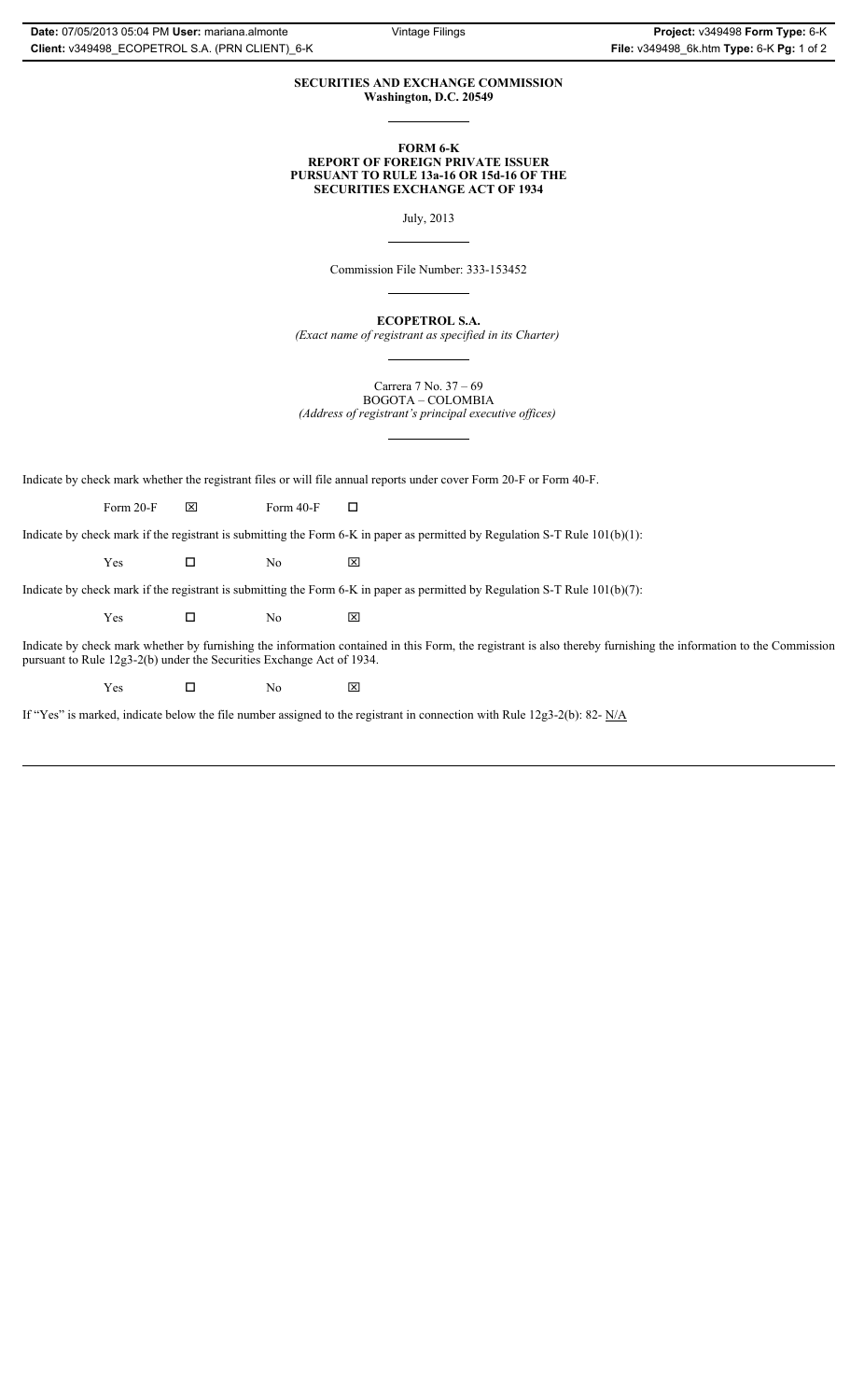## **SIGNATURE**

Pursuant to the requirements of the Securities Exchange Act of 1934, the Registrant has duly caused this report to be signed on its behalf by the undersigned, thereto duly authorized.

Date: July 5, 2013

Ecopetrol S.A.

By: /s/ Adriana M. Echeverri Name: Adriana M. Echeverri Title: Authorized Signatory